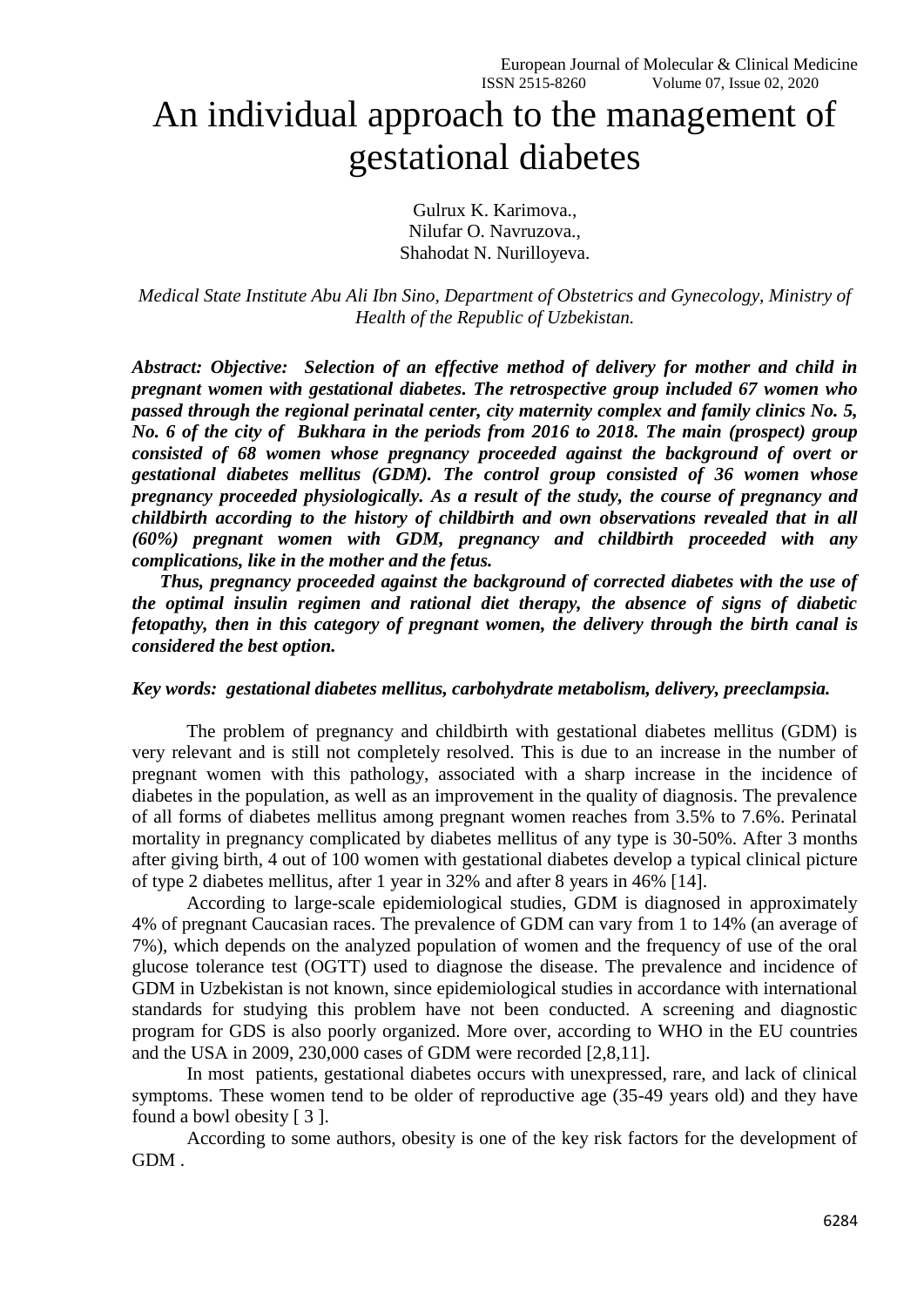#### European Journal of Molecular & Clinical Medicine

ISSN 2515-8260 Volume 07, Issue 02, 2020

It is believed that during gestational diabetes, reduced insulin sensitivity is present before conception and even more decreases with pregnancy progressing. This is due to a decrease in the first phase of the insulin response and impaired suppression of glucose production by the liver, which develops at the end of pregnancy. A consequence of insulin resistance and decreased insulin secretion is an increase in plasma concentrations of glucose, free fatty acids, certain amino acids and ketones. Each of these substances, in turn, is comparable with the body weight of the newborn and, in some cases, with an unfavorable outcome of pregnancy [ 11].

Distinctive features of pregnant women after the use of assisted reproductive technologies (ART) are age-related risk (more than 70% of patients over 30 years old); high incidence of multiple pregnancy; gynecological diseases and surgical intervention in the anamnesis; the presence of somatic pathology, hypertension of hypertension and hormonal disorders: obesity, polycystic ovary syndrome (PCOS). These pathological conditions significantly increase the risk of obstetric and perinatal complications [9 ,12].

The most significant risk factors for GDM according to data (T. Kovalenko 2007) are: age over 30 years (55.4%), obesity (49.2%), family history of diabetes burdened by diabetes (46.6%), glucosuria (43%) and fasting hyperglycemia (52%). It has been established that the presence of 2 or more factors increases the risk of GDM by 10 times or more.

The high frequency of multiple pregnancy with GDM may be caused almost double the concentration, and consequently, the double pin and rinsulyarnym action placental hormone, cortisol, etc. due to the functioning of several placentas [ 5,15].

The occurrence in pregnant women with gestational diabetes is facilitated by the high sensitivity of the fetus in the antenatal period to the action of any endogenous and exogenous damaging factors. F actors risk of developing GDM in modern obstetric diabetology can be divided into 2 groups [10].

According to the results of Gafurov M.R. (2014) the gestational age at which GDM was detected ranged from 21 to 34 weeks. An individual diet was selected for the patients, which was effective in 16 (57.1%), while 12 (42.9%) pregnant women were supplemented with insulin therapy. All patients performed glycemic self-control and kept a food diary. In addition to GDM, the course of pregnancy was complicated by preeclampsia in 4 (14.3%) women, in one case in the form of severe hepatosis , and in 50% of patients with the threat of abortion. Fetoplacental insufficiency (FPF) was observed in 4 (14.3%) patients with a single pregnancy and in all cases of multiple pregnancy [7,13].

During caesarean section glycemic control is carried out before the operation, before removing the fetus, after the separation of the placenta, then every 2 hours while achieving target levels and hourly, with a tendency to the development of hypo - or hyperglycemia prior to the resumption I self enteral pi Tania [ 2,10,14]. Women who are on childbirth on diet therapy in the perioperative period, insulin is not administered. In in infusion of solutions containing glucose and lactate should be avoided . Women on insulin therapy in the perioperative period, short-acting insulin is administered intravenously using an infusomat . Intravenous infusion of the glucose- potassium mixture begins only with a continuing tendency to the development of hypoglycemia against the background of an already reduced rate of insulin infusion or its stop. After separation of the placenta, insulin infusion stops. Target glycemic levels in whole capillary blood in the intraoperative period 4.0-6.0 mmol / L, in the postoperative period: on an empty stomach, before meals, at bedtime 4.0-6.0 mmol / L, 2 hours after eating 6, 0-7.8 mmol / l, at night (at 3:00 o'clock) at least 5.5 mmol / l [1,14].

Women who are at a constant subcutaneous infusion of insulin via insulin pump, during delivery of insulin administration is continued with the standard basal rate. After separation of the placenta, the infusion rate is reduced by 2 times and the intravenous infusion of the glucosepotassium mixture begins , complete cancellation of insulin is possible [4, 6,10].

 Women with GDM are at risk for developing type 2 diabetes after childbirth, therefore, they should be observed in the future prevention program for this disease. Regardless of the results of post-partum OGTT, all women are recommended lifestyle changes, maintaining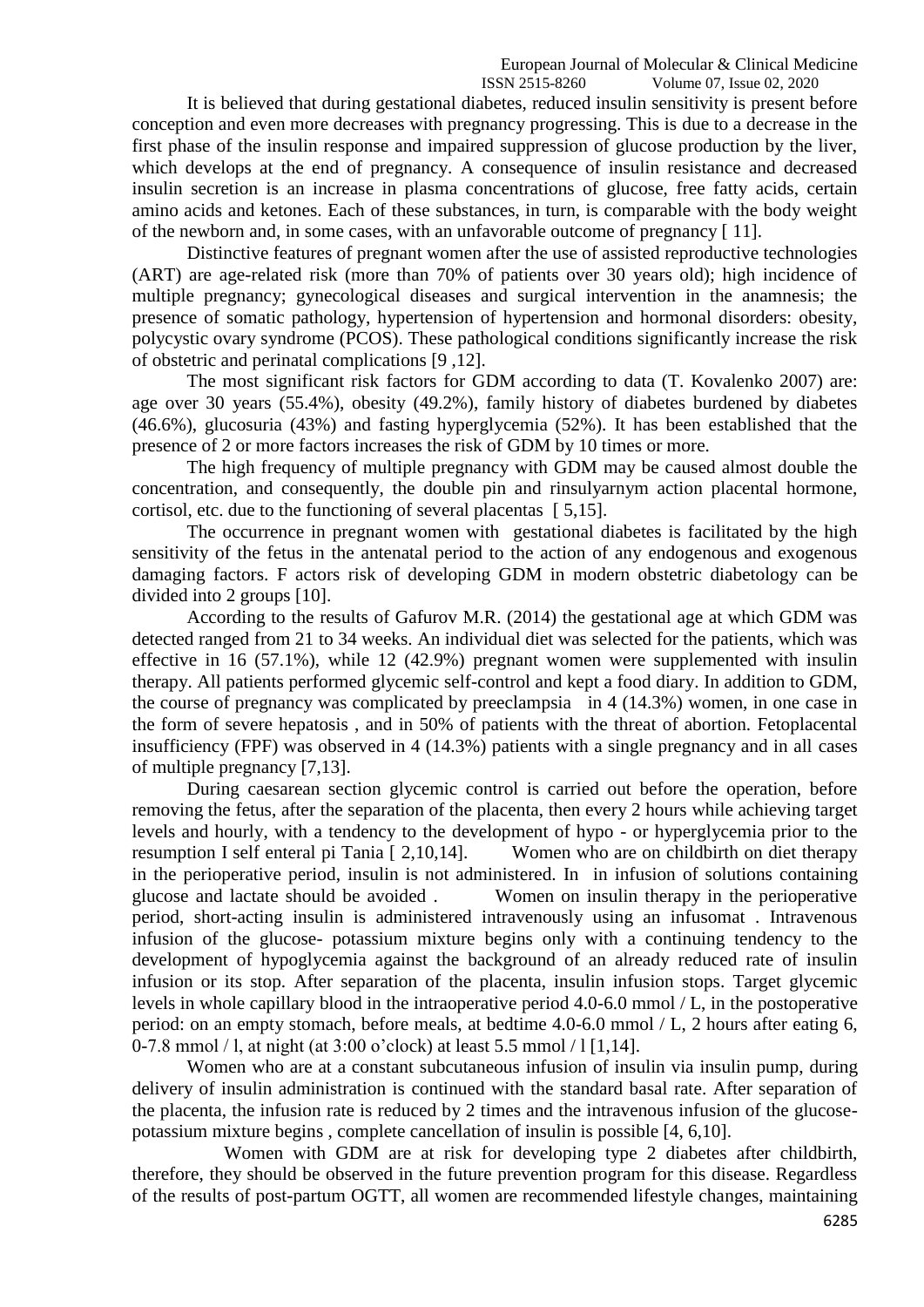European Journal of Molecular & Clinical Medicine ISSN 2515-8260 Volume 07, Issue 02, 2020

normal body weight through diet and physical activity. Whenever possible, it is necessary to avoid the use of drugs that enhance insulin resistance (for example, glucocorticoids ). In women with a history of GDM, low-dose estrogen- progestogen oral contraceptives may be used if there are no medical contraindications. Children of mothers with GDM should be observed for the development of obesity or impaired glucose tolerance [1,15].

Thus, the organization and implementation of a universal program for screening and diagnosis of GDS, management of pregnancy and childbirth will improve pregnancy outcomes for both mother and future offspring and can be the basis for the prevention of type 2 diabetes in the future in this category of women and their children. Timely diagnosis and rational management of pregnancy in women with GDM, the use of medical methods and diet therapy can reduce the risk of complications during pregnancy and contribute to the birth of healthy children.

**Purpose of the study.** Selection of the optimal method rodor Permitted by the study outcome childbirth for mother and fetus in women with gestational diabetes.

**Material and methods.** In the retrospective group included 67 women who passed through the regional perinatal center and number 5, number 6 family polyclinics of the city of Bukhara in the periods from 2016 to 2018 yy . The main group consisted of 67 women whose pregnancy proceeded against the background of obvious or gestational diabetes . The control group consisted of 31 women whose pregnancy proceeded physiologically.

The work was performed on the basis of the Department of Obstetrics and Gynecology of the Medical institute and maternity hospitals in Bukhara. Gathering a diagnostic history through a survey, we specified the following data.

**Results and discussion.** Some pregnancy complications, being characteristic, are not only for GDM , which are more often observed in women with this disease. When studying the course of pregnancy and childbirth according to the history of childbirth and own observations, it was found that in all (100%) pregnant women with GDM, pregnancy and childbirth proceeded with any complications. And in most cases, several complications were observed in combination, both in the mother and in the fetus. Hypertensive pathologies joined every second woman in a retrospective group.

PE and a violation of the functional state of the fetus are indications for delivery of pregnant women with GDM by cesarean section surgery. As can be seen from our data, preeclampsia was noted in the retrospective group 56.7%, in the main group 75.4%, in the control group 18.3 % against the background of previous vascular changes. Almost every second pregnant woman developed urinary tract infections: in the retrospective group 31.3%, in the main group 47.4%, in the control group 27.3 %, which indicates a rather widespread prevalence of this pathology. Premature rupture of the membranes in women of the retrospective group was observed in 41, 8% of cases, in the main group in 54.4%, in the control group of 81, 8% of cases.

Premature and prenatal rupture of membranes at different stage of pregnancy (27-39 weeks) of pregnancy complicated in the retrospective group at 41 , 8% (28 women), almost every second (54, 4, 31% of women) of the main group and one woman from the control group (9% of cases).

 In 34.3 % of women, childbirth ended prematurely. This is due to layered preeclampsia, against which, for health reasons and in the interests of the mother and the fetus, the consilium decided to terminate the delivery ahead of schedule. At the same time, 41% of delivery was performed by cesarean section.

 Pregnancy was complicated by polyhydramnios in 21 cases in the main group, which amounted to 31%, 14 (24%) cases in the retrospective group, which was caused by infections of various nature. Basically, this complication was observed in women who underwent ARI during pregnancy.

In the control group, polyhydramnios was observed in 1 cases (9%), which was confirmed by clinical signs and ultrasound data. Observing the postpartum period in groups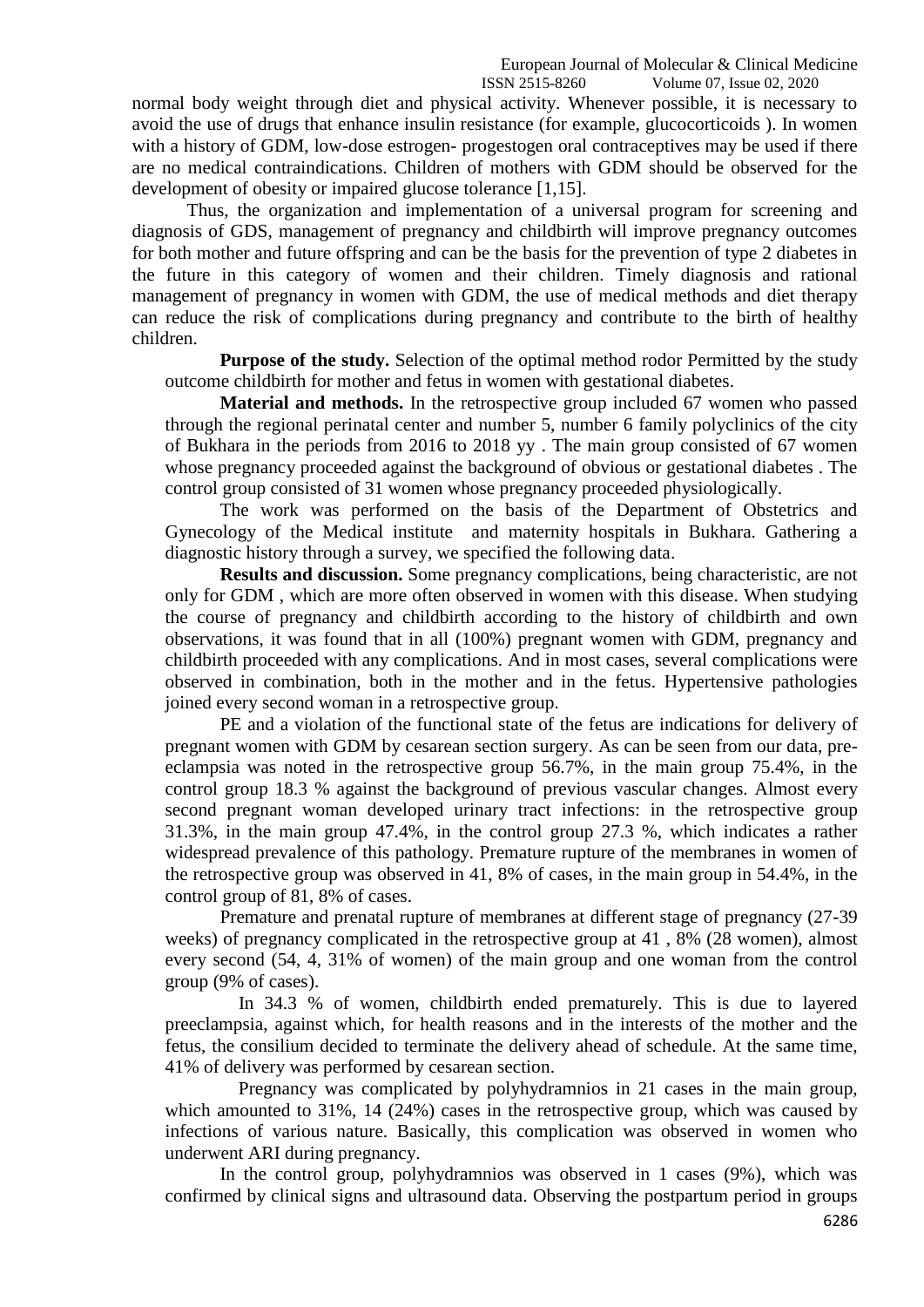European Journal of Molecular & Clinical Medicine ISSN 2515-8260 Volume 07, Issue 02, 2020

of women with GDM revealed that in 13 women (22.8% of cases) this period was complicated by early bleeding, which may have a mixed etiology (atonic and coagulopathy origin), postpartum hemorrhage is more often observed, which may be associated with overstretching uterus with polyhydramnios and large fetal size. Basically, bleeding was observed in the first 2 hours after separation and separation of the placenta and with a newborn's body weight of more than 4000 grams during prolonged labor. Macrosomia with a fetal weight of more than 4,500 grams, as you know, is the result of an excess supply of glucose to the fetus through the uteroplacental system.

Macrosomic and normal baby

**Picture 1.**



In our cases, macrosomia occurred in 56% of cases in the main group and in 27.3% of cases in the control group ( table number 1).

|                         | Obstetric complications of gestational diabetes |                    |      |             |      |                |                |  |  |  |  |  |
|-------------------------|-------------------------------------------------|--------------------|------|-------------|------|----------------|----------------|--|--|--|--|--|
| N <sub>2</sub>          | <b>Obstetric</b><br>complications               | of   Retrospective |      | <b>Main</b> |      | Control abs n  |                |  |  |  |  |  |
|                         | <b>GDM</b>                                      | abs $n = 67%$      |      | A bs        |      | $= 11\%$       |                |  |  |  |  |  |
|                         |                                                 |                    |      | $n = 68\%$  |      |                |                |  |  |  |  |  |
|                         | Preeclampsia (PE).                              | 67                 | 100  | 37          | 65.4 | $\overline{0}$ | $\overline{0}$ |  |  |  |  |  |
| $\overline{2}$          | Urinary tract infections.                       | 21                 | 31.3 | 27          | 47.4 |                | 9              |  |  |  |  |  |
| 3                       | of<br>the<br>Premature<br>rupture<br>membranes  | 28                 | 41.8 | 31          | 54.4 | 9              | 81.8           |  |  |  |  |  |
| $\overline{\mathbf{4}}$ | Macrosomia of the fetus.                        | 67                 | 100  | 32          | 56   | $\overline{2}$ | 18             |  |  |  |  |  |
| 5                       | Cesarean section                                | 40                 | 60   | 23          | 41   | 3              | 27.3           |  |  |  |  |  |

| Table No. 1                                            |  |  |  |  |  |  |  |  |  |  |
|--------------------------------------------------------|--|--|--|--|--|--|--|--|--|--|
| <b>Obstetric complications of gestational diabetes</b> |  |  |  |  |  |  |  |  |  |  |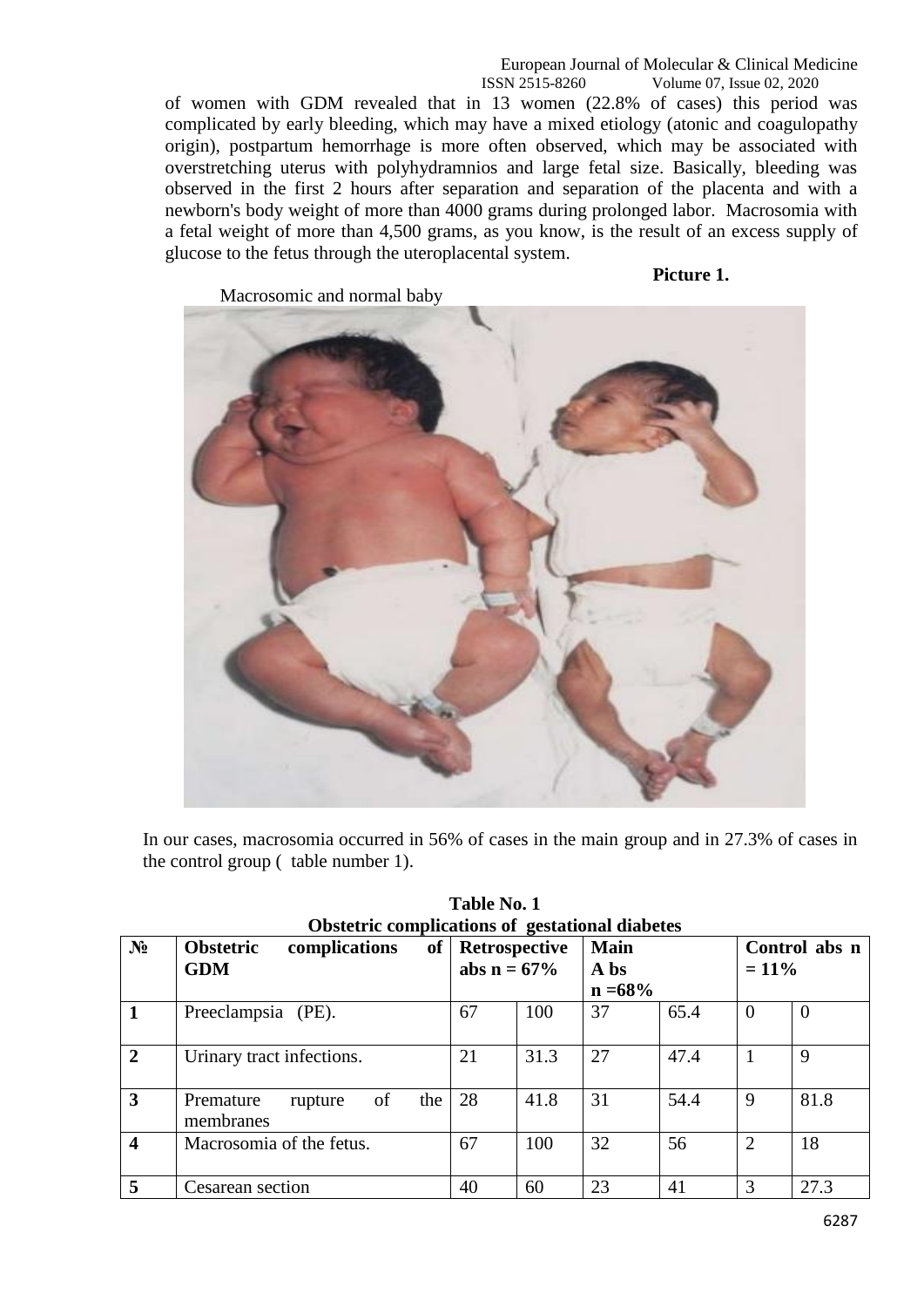European Journal of Molecular & Clinical Medicine<br>
ISSN 2515-8260<br>
Volume 07, Issue 02, 2020  $V_{\text{olume}}$  07, Issue 02, 2020

|                               | TOOT LOT CHOO | $\sqrt{0.01}$ v order to $\sqrt{0.01}$ and $\sqrt{0.01}$ and $\sqrt{0.01}$ |  |  |  |
|-------------------------------|---------------|----------------------------------------------------------------------------|--|--|--|
|                               |               |                                                                            |  |  |  |
| Polyhydramnios and infection. |               |                                                                            |  |  |  |
| Postpartum hemorrhage.        |               | 22.8                                                                       |  |  |  |

As you know, in newborns from mothers with diabetes, the risk of developing congenital anomalies increases by 3 times compared with 1-2% of the basic risk for all newborns. Most often, heart defects and abnormalities in the development of limbs occur. A typical, but rather rare anomaly is agenesis of the sacrum.

**Complications of the postpartum period:** the method of delivery and the course after in the comparative aspect are also studied. When studying the history of childbirth in women in a retrospective group, it was revealed that mainly delivery methods were operational. A caesarean section in this group of patients was performed in 68.6% of cases, childbirth flowed through the natural birth canal. A high percentage of operative births indicate that the pregnancy in these women occurred against the background of uncorrected hyperglycemia, therefore, with complications from the mother and fetus, which ultimately were indications for abdominal delivery (table number1).

In 76.2% of these cases, operation is performed as indicated by pelvic -Head imbalances due macrosomia and wrong insertion of the fetal head.

|                   | <b>Signs</b>                      | Retrospective group, $n =$<br>67 |           | Prospective group, $n = 68$                |      |                |                                |                                |                                     |                      |                                   |                |                                 |  |
|-------------------|-----------------------------------|----------------------------------|-----------|--------------------------------------------|------|----------------|--------------------------------|--------------------------------|-------------------------------------|----------------------|-----------------------------------|----------------|---------------------------------|--|
|                   |                                   |                                  |           |                                            |      | <b>Main</b>    |                                |                                |                                     | <b>Control group</b> |                                   |                |                                 |  |
| N<br>$\mathbf{0}$ |                                   | Caesareanse<br>ction $n = 46$    |           | Per vias nat<br>uralis n<br>$\equiv$<br>21 |      | 39             | Per viasnat<br>uralisn=<br>ean |                                | Caesar<br>16<br>section<br>$n = 23$ |                      | Perviasnat<br>uralisn<br>$\equiv$ |                | Cesareanse<br>ction n<br>$= 15$ |  |
|                   |                                   | abs                              | $\%$      | abs                                        | $\%$ | abs            | $\%$                           | $\mathbf{A}$<br>bs             | $\%$                                | Abs                  | $\%$                              | a<br>b<br>S    | $\%$                            |  |
| $\mathbf{1}$      | <b>Blood</b><br>$loss<$ 500<br>ml | 21                               | 45.6      | 17                                         | 81   | 30             | 33.3                           | $\overline{2}$<br>3            | 10<br>$\boldsymbol{0}$              | $\overline{2}$       | 9                                 | $\theta$       | $\theta$                        |  |
|                   | $> 500$ ml                        | 25                               | 54.<br>3  | $\overline{4}$                             | 19   | 26             | 66.7                           | $\overline{3}$                 | 10.<br>3                            | 8                    | 42.<br>3                          | 5              | 33                              |  |
| $\overline{2}$    | subinvoluti<br>onuterus           | 5                                | 10.8<br>7 | 11                                         | 52.3 | $\overline{7}$ | 18                             | $\overline{2}$<br>$\mathbf{1}$ | 72.<br>$\overline{4}$               | $\overline{2}$       | 1.7<br>5                          | $\mathbf{1}$   | 9                               |  |
| $\overline{3}$    | Lochiomet<br>ry                   | 3                                | 6.5       | 9                                          | 42.9 | 5              | 12.8                           | $\mathbf{1}$<br>6              | 55.<br>$\overline{2}$               | $\overline{0}$       | $\overline{0}$                    | $\overline{0}$ | $\overline{0}$                  |  |
| $\overline{4}$    | Hematome<br>try                   | $\overline{2}$                   | 4.34      | $\overline{2}$                             | 9.52 | $\overline{2}$ | 5.12                           | 5                              | 17.<br>24                           | $\overline{0}$       | $\Omega$                          | $\overline{0}$ | $\overline{0}$                  |  |

**Table No. 2 Postpartum Complications**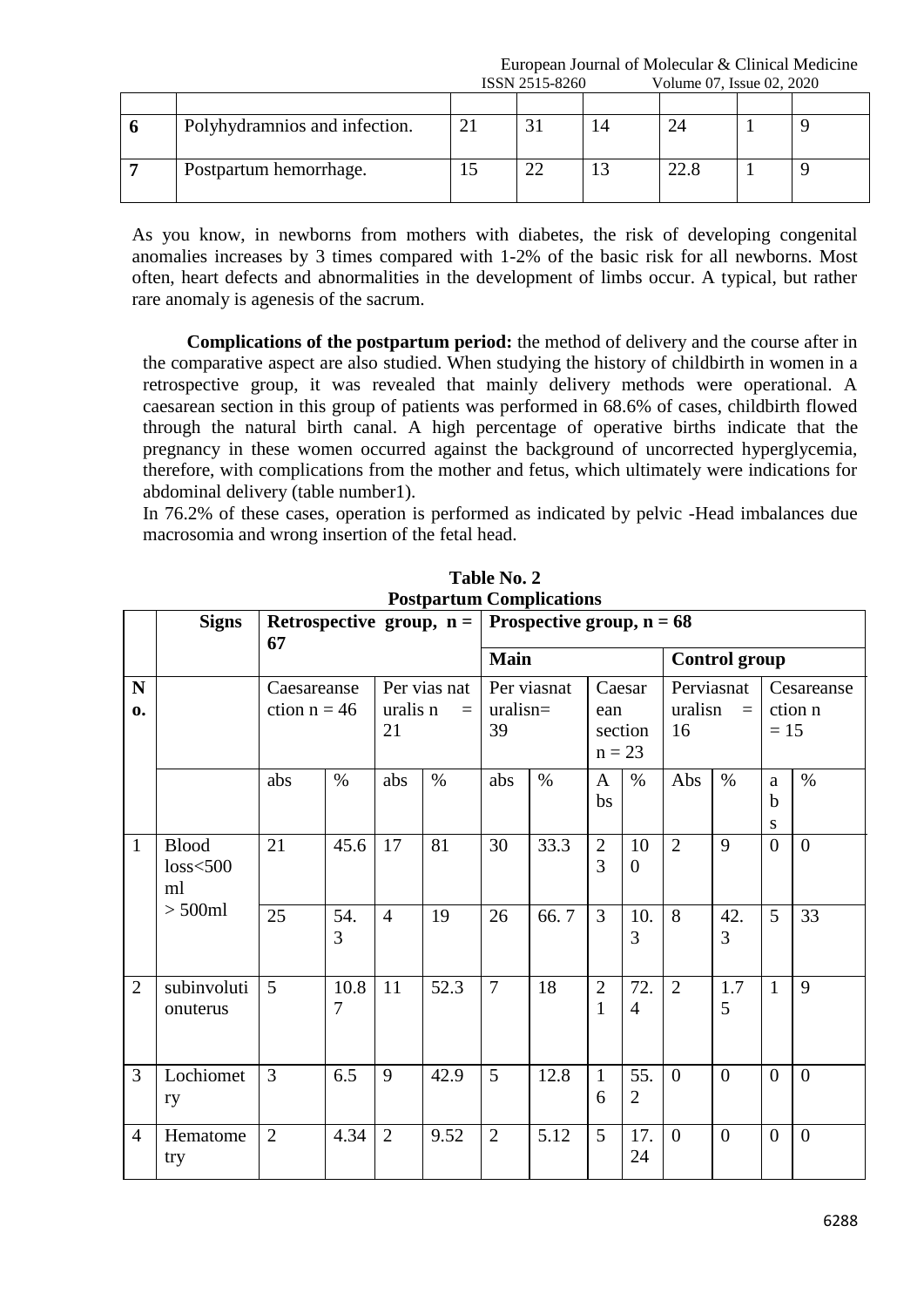European Journal of Molecular & Clinical Medicine

|                                |                                                        |                  |                  |                |      |                  | ISSN 2515-8260 |                                |                                                  | Volume 07, Issue 02, 2020 |                  |                |                |
|--------------------------------|--------------------------------------------------------|------------------|------------------|----------------|------|------------------|----------------|--------------------------------|--------------------------------------------------|---------------------------|------------------|----------------|----------------|
| 5                              | Suture<br>infiltration                                 | $\mathbf{1}$     | $2.2\,$          | 19             | 90.5 | $\overline{3}$   | 7.7            | $\mathbf{2}$<br>$\overline{3}$ | 79.<br>3                                         | $\theta$                  | $\overline{0}$   | $\overline{2}$ | 14             |
| 6                              | Ligation of $\vert 0 \vert$<br>two pairs<br>of vessels |                  | $\boldsymbol{0}$ | 10             | 47.6 | $\overline{0}$   | $\overline{0}$ | 3<br>$\overline{0}$            | 44.<br>8                                         | $\boldsymbol{0}$          | $\boldsymbol{0}$ | $\overline{4}$ | 28             |
| $\tau$                         | Amputatio<br>of<br>the<br>$\mathbf n$<br>uterus        | $\overline{0}$   | $\boldsymbol{0}$ | 5              | 23.8 | $\overline{0}$   | $\overline{0}$ | 8                              | 27.<br>6                                         | $\overline{0}$            | $\overline{0}$   | $\overline{0}$ | $\overline{0}$ |
| 8                              | Extirpation                                            | $\boldsymbol{0}$ | $\overline{0}$   | $\overline{4}$ | 19   | $\overline{0}$   | $\overline{0}$ | $\overline{2}$                 | 6.9                                              | $\overline{0}$            | $\mathbf{0}$     | $\overline{0}$ | $\overline{0}$ |
| 9                              | Maternal<br>mortality                                  | $\overline{0}$   | $\overline{0}$   | $\mathbf{1}$   | 4.8  | $\overline{0}$   | $\overline{0}$ | $\mathbf{1}$                   | 3.4<br>5                                         | $\mathbf{1}$              | 6.1<br>5         | $\overline{0}$ | $\overline{0}$ |
| $\mathbf{1}$<br>$\overline{0}$ | Bunk daya<br>5<br>bove<br>days                         | $\overline{4}$   | 8.7              | 15             | 71.4 | $\boldsymbol{0}$ | 20.3           | $\mathbf{2}$<br>$\overline{7}$ | $\mathbf{9}$<br>$\overline{3}$ .<br>$\mathbf{1}$ | $\overline{2}$            | 16.<br>7         | $\overline{2}$ | 16.7           |

In almost all cases, childbirth was complicated by various complications. These were mainly: bleeding in excess of 500 ml during childbirth per vias naturalis and more than 1000 ml during cesarean section. Hemorrhage, bearing atopic and coagoulopatic character followed by 81% operational and 45.6% conservative. Given the high risk, two pairs of vessels were ligated (a. Ovaria propriety et a. Rotundum uteri ). In 9 women, by examination, the operations were expanded to amputation of the uterus (5-23.8%) and extirpation (4-19%) of the uterus.

Maternal mortality was registered in 1 case , which amounted to 4.8%. the postpartum and postoperative period was also accompanied by complications, especially in women who underwent caesarean section (52.3%). These women have been observed sub involution uterus, accompanied lohiometrey and hematoma. In all likelihood, this was due to inhibition of the contractile ability of the uterus due to prolonged overstretching of its muscles and the phenomena of septic complications.

In the prospective group, 23 women had a cesarean section, they accounted for 34%. It was possible to reduce the operative birth mainly due to rational diet therapy and the choice of optimal individual insulin therapy.

## **1. Conclusions:**

Thus, and Learn the birth outcomes, monitor the progress of post-natal and post-operative period, revealed that pregnancy in 65.4% of women with GDM complicated by hypertensive disorders. In almost every third (31.6%) pregnant women, polyhydramnios of varying degrees joined. Delivery in (41%) cases ended with cesarean section, 45.6% of them were complicated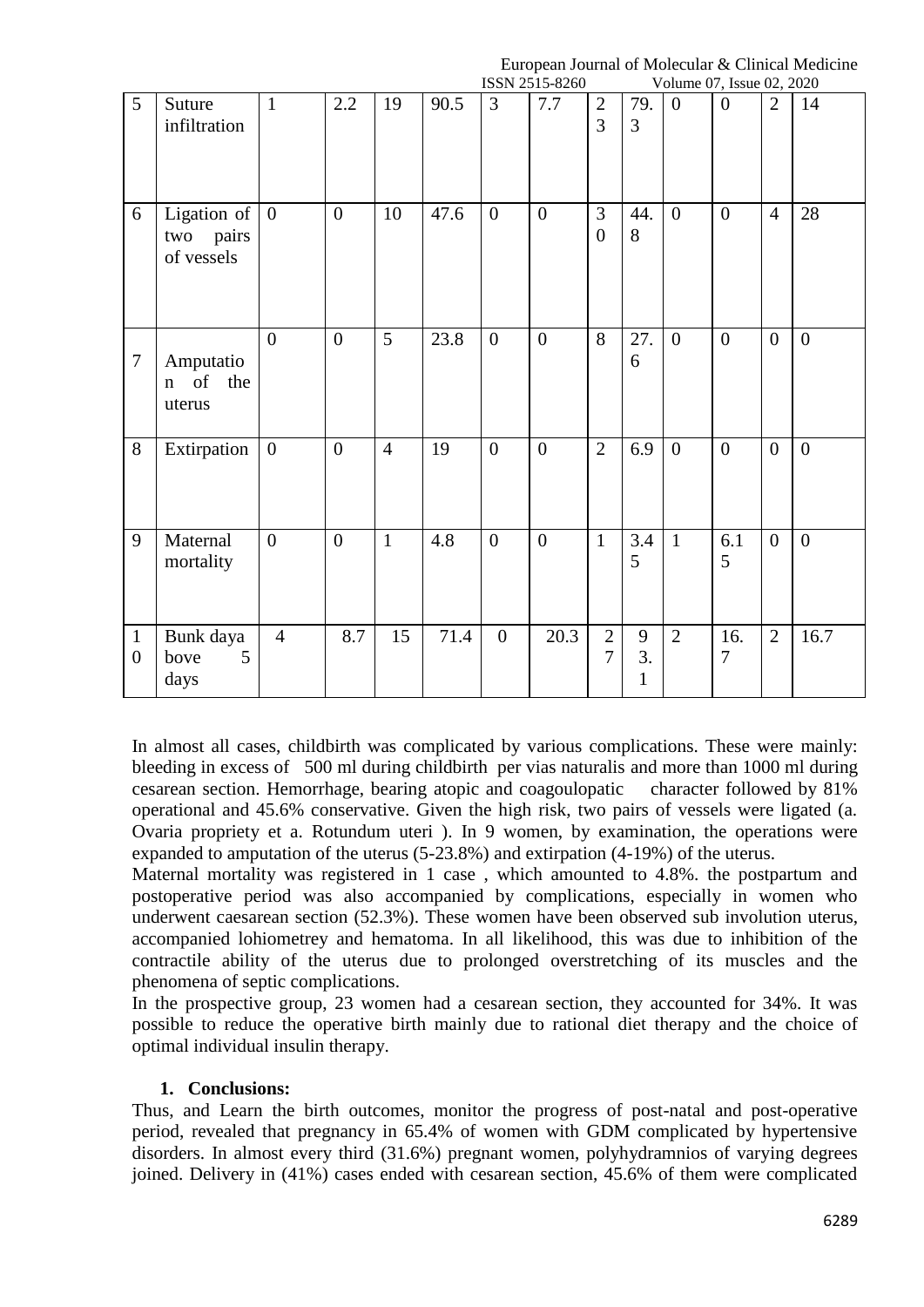ISSN 2515-8260 Volume 07, Issue 02, 2020

by bleeding. Every second case from the retrospective and every 4 case from the prospective group was complicated by suture infiltration (50.5% and 25.3%, respectively).

 The optimal delivery route is selected taking into account the condition of the fetus and the level of TSH and glycated hemoglobin. If pregnancy proceeded against the background of corrected diabetes with the use of the optimal insulin regimen and rational diet therapy, the absence of signs of diabetic fetopathy, then in this category of pregnant women, the delivery through the birth canal is considered the best option. The issue of delivery time is decided individually, taking into account the degree of compensation for diabetes mellitus, cervical maturity, condition and size of the fetus.

### **2. References:**

- 1. A.SH. Inoyatov, G.A.Ikhtiyarova, D.M.Musaeva, G.K.Karimova Assessment of the status of pregnant women with diabetes mellitus infected with COVID-19 // F: New day in medicine #1 (29) 2020 P. 220-223
- 2. Abdullahodjaeva M.S., Kona chev D.V., Khakberdieva D.M. Diagnosis of precancerous processes of the dibetes by the express method in the regions of Uzbekistan// Medical Journal of Uzbekistan 2019. № 6. P 2 - 5.
- 3. Alemzadeh R., Kichler J., Babar G., Calhoun M. Hypovitaminosis D in obese children and adolescents: relationship with adiposity, insulin sensitivity, ethnicity, and season // Metabolism 2018. Р 183-191.
- 4. Alexandrova Yu.N., Lyschev A.A., Safronnikova N.R. Pregnant in healthy women of Petersburg // Vopronkol. 2016. №2 P 175 - 179.
- 5. Ashurova N.G., Karimova G.K., Norov F.H. Modern views on a problem of the gestational diabetes // doctors newsletter 2018- №1. P 94-98.
- 6. Balaev T.A., Badiugina I.B., Moldaver B.L., Aslanyan T.A., Belyaeva O.M . Use of plantbased antiseptics in the treatment of inflammatory diseases of the diabetes// Obstetrics and gynecologist . 2017 . №2. P. 102-105.
- 7. Ikhtiyarova G.A. Differential approaches to abortion at different gestational periods in women with antenatal fetal death: dis. ... dr. honey. Sciences: 14.00.01. Uzbekistan Bukhara, 2019 .-- S. 217.V.N. Prilepsky Diseases of the pregnancy complications, diabetes mellitus// Obstetrics and gynecology. 2013. №2 P. 432.
- 8. Ikhtiyarova G.A. , Mirzoeva M.R., Ismatova M.I. Clinical and immunological features of newborns with intrauterine growth retardation from mothers infected with viruses // Fundamental and practical issues of immunology and infectology. Ufa 2018. P. 212-218.
- 9. KarimovaG.K., Ikhtiyarova G.A., Navruzova N.O., Khayrullaev Ch.K. In ltrazvukovaya dia gnosis of diabetic fetopathy in pregnant women with metabolic syndrome with diabetes mellitus // 2019. №3 P. 56-59
- 10. KarimovaGK, Ihtiyarova GA, Navruzova N.O . Screening diagnosis of gestational diabetes//Sports and medicine. 2020. №1 (29). P. 220-222.
- 11. Kaukhova E.N., Solomatina A.A., Lugueva A.Yu., Pankova O.Yu. The importance of ultrasound diagnosis in the selection of a method for the treatment of benign diseases of the diabetes // Russian as an obstetrician-gynecologist specialist. 2015. №6 P. 36 -39.
- 12. Kulakova V.I. , I.B. Manukhina, G.M. Savelyeva. Gynecology : National Guide. Under the red // GETOR-Media 2017. P. 1072.
- 13. Levakov S.A., Kedrova A.G., Kozhurina E.V., Chelnokova N.N. Modern ultrasound is an integral component in the diagnosis of background and precancerous diseases of the diabetes // The Russian Gazette obstetrician and gynecologist. 2012. №2 Volume 12. P. 85- 89
- 14. Tosheva I. I., Ikhtiyarova G. A., Aslonova M. J. Introduction of childbirth in women with the discharge of amniotic fluid with intrauterine fetal death //problems and solutions of advanced scientific research. – 2019. – Т. 1. –  $N_2$ . 1. – С. 417-424.